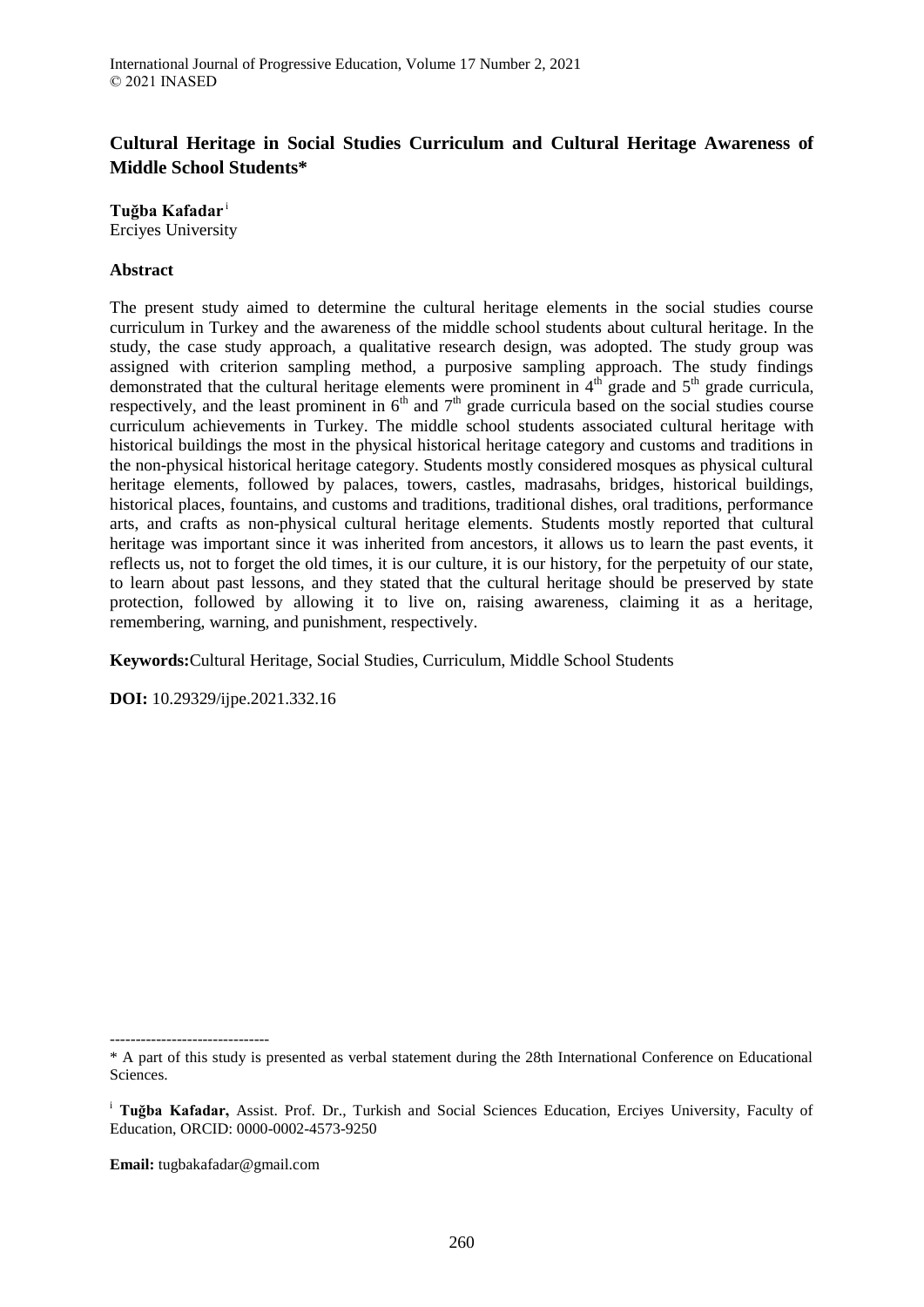# **INTRODUCTION**

Culture is a very broad concept that reflects society and every society has its own culture. Several aspects of culture, including social way of life and customs and traditions, are the components of culture. Societies may possess certain cultural characteristics, or the society may include the characteristics of various cultures. Culture, which is a unifying element in society, could be sustained throughout time. The preserved cultural structures could be considered as cultural heritage. Cultural heritage elements are significant since they reflect society and its social characteristics. According to Kokko & Dillon (2011), humans have produced certain elements to sustain their lives. The traditional elements sustained throughout history and connect the society to a particular way of life and could be called the cultural heritage. According to Tweed & Sutherland (2017), cultural heritage is an urban feature that reflects the unique structure of a city and provides a sense of belongingness for the people.

Cultural heritage could be both physical and non-physical. There are tangible or intangible cultural heritage elements that reflect the unique characteristics of a society, including visible, tangible elements that reflect that culture in physical structures. Among these elements there are historical architectural buildings for example. Non-physical cultural heritage items include traditions and customs, ideas and ways of life particular to that culture. According to Gürbüz (2019), physical cultural heritage elements include historical buildings and sites, and non-physical cultural heritage elements include traditions, weddings, customs, and holidays. Cultural elements provide information about our past and civilization according to Deren (2006).Cultural heritage may include archaeological structures, buildings, natural resources, religious elements, traditions, oral and written works, and handicrafts. According to Ar (2015), non-physical cultural heritage elements reflect the way of life in a society. Thus, they shape society. Cultural heritage elements are not permanent according to Sentürk (2012). It depends on the period they were created. Each period has a particular cultural heritage perspective.

The importance of cultural heritage for the perpetuity of society is indisputable. Thus, efforts to preserve the cultural heritage and raise awareness have accelerated in recent years. The cultural heritage topic was included in several courses given through the education system, and raising awareness from early ages was prioritized. The social studies course is one of the important courses in this respect. Thus, cultural heritage was included in the social studies curriculum and textbooks. It is important for active instruction of cultural heritage to determine the degree of the inclusion of cultural heritage, which is important for the perpetuity of the unique structure of the society, elements in the social studies curriculum, which is one of the courses with a high level of content, and to determine the awareness of the social studies students about cultural heritage. Determination of the cultural heritage element included in the social studies curriculum could be considered important to identify the problems encountered in social studies instruction. Furthermore, the determination of the awareness of the  $5<sup>th</sup>$ ,  $6<sup>th</sup>$  and  $7<sup>th</sup>$  grade students, who take the social studies course is given, about cultural heritage is important for younger generations. Because, it is important to increase the awareness of middle school students about cultural heritage to allow them to recognize their own culture and other cultures and transfer the culture from one generation to another by preserving cultural heritage elements. Thus, the present study aimed to determine the cultural heritage elements in the social studies course curriculum in Turkey and the awareness of the middle school students about cultural heritage.

The literature review revealed several studies on cultural heritage. Certain studies were conducted on arts and cultural heritage (Hoffman, 2006), construction of cultural heritage (Tweed & Sutherland, 2007), conservation of cultural heritage (Stanco, Battiato & Gallo, 2011), non-physical cultural heritage (Lenzerini, 2011), handicrafts as a demonstration of cultural heritage (Kokko & Dillon, 2011), cultural heritage programs and education (Curtis & Seymour, 2004), the correlations between cultural heritage and certain variables (Arıkan, 2012; Bozok, 2018), non-physical cultural heritage and college students (Çelebi, 2016), the impact of cultural heritage education on student attitudes towards physical cultural heritage (Dönmez &Yeşilbursa, 2014). Based on the social studies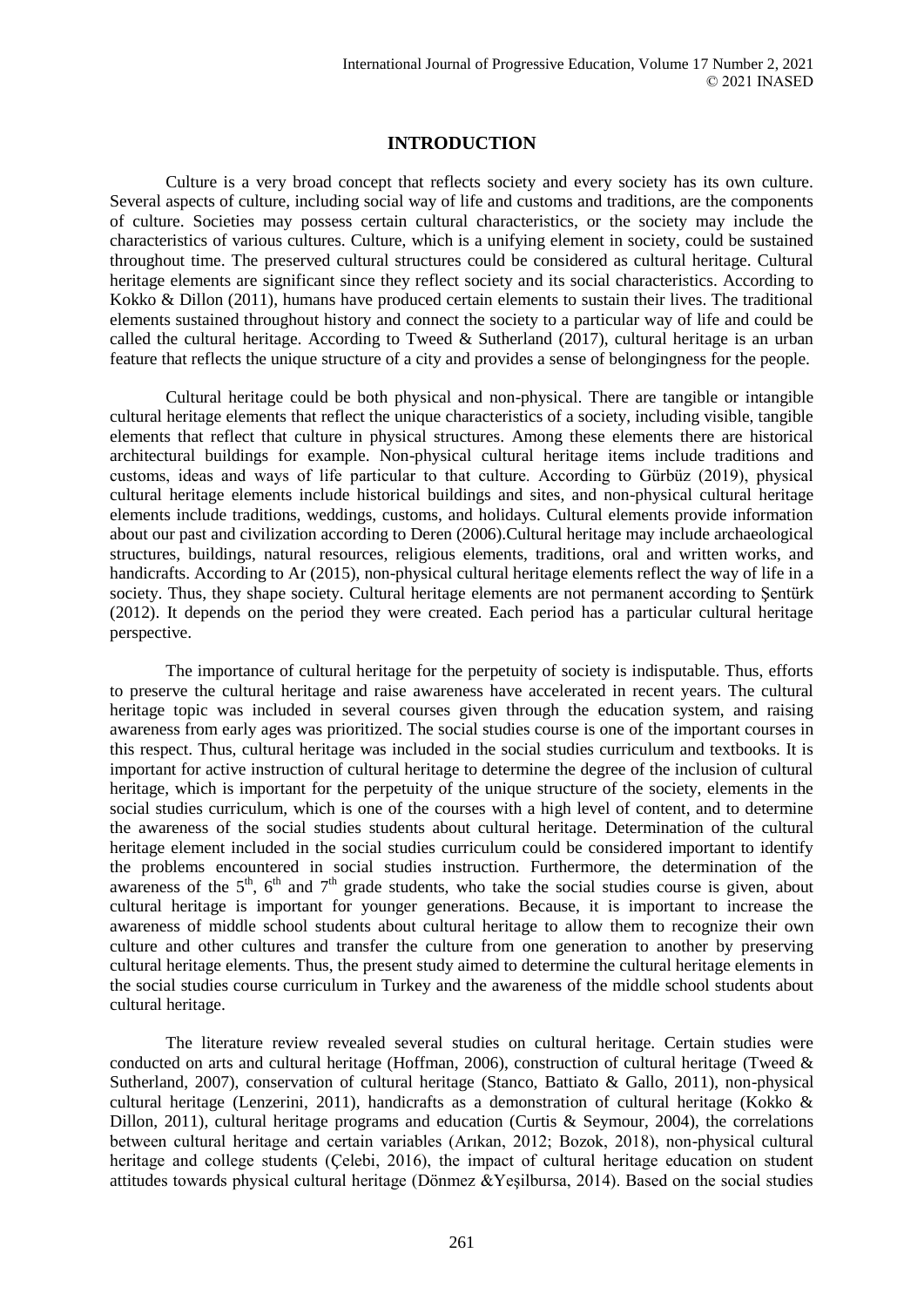course, certain cultural heritage studies were conducted on the role of non-physical cultural heritage in the social studies curriculum (Çengelci Köse, 2012), activity-based action research for non-physical cultural heritage education in primary school social studies course (Sağ, 2018), measurement of the readiness levels of primary school  $7<sup>th</sup>$  grade students for the awareness about cultural heritage conservation (Karip, 2012), the analysis of the secondary school  $6<sup>th</sup>$  grade social studies textbook based on cultural heritage sensitivity (Taşdemir, 2018), the student perceptions on sensitivity to cultural heritage included in social studies curriculum (Kılcan &Akbaba, 2013), student and teacher views on cultural heritage education in social studies course (Avcı, 2014), and the determination of the views of social studies teachers on non-physical cultural heritage education (Özlek, 2019). However, there are no studies in the literature that aimed to determine the cultural heritage elements in the social studies curriculum in Turkey and the awareness of the middle school  $5<sup>th</sup>$ ,  $6<sup>th</sup>$  and  $7<sup>th</sup>$  grade students, who take courses about cultural heritage. Curricula constitute a vital part of educational systems. As a result of the study, both the inclusion status of cultural heritage elements researched in this study in social studies curriculum, and the awareness of middle school students about this subject will be determined, as a result of which more concrete information will be obtained in terms of determining the status of cultural elements subjects in the social studies course. When the studies conducted within the scope of social studies course were examined, it was observed that these studies generally examined one aspect of education, that is, the status in the curriculum, or students' perceptions, or tangible and intangible cultural heritage. With the present study, it is expected that a big gap will be filled in the field as the study will both examine cultural heritage elements in the social studies curriculum and determine students' perceptions in this regard.

### **The Aim of the Study**

This study aims to determine the cultural heritage items in all social studies curricula  $(4<sup>th</sup>, 5<sup>th</sup>),$  $6<sup>th</sup>$  and  $7<sup>th</sup>$  grades) and the awareness of the  $5<sup>th</sup>$ ,  $6<sup>th</sup>$  and  $7<sup>th</sup>$  grade middle school students about cultural heritage. In the study, all social studies curriculum in all grade levels in Turkey were analyzed. However, since the sample group consisted of middle schools students, the  $4<sup>th</sup>$  grade level in Turkey was not included in the examination. In order to determine cultural heritage elements in the curriculum as a whole, the  $4<sup>th</sup>$  grade level was not excluded, and the curriculum was analyzed for all grade levels. Thus, the following research questions were determined.

> - Which cultural heritage elements are included in all grade levels  $(4<sup>th</sup>, 5<sup>th</sup>, 6<sup>th</sup>$  and  $7<sup>th</sup>$ grade) of the social studies curricula?

According to 5<sup>th</sup>, 6<sup>th</sup> and 7<sup>th</sup> grade students,

- What does cultural heritage mean?
- What are the elements of cultural heritage?
- Why is cultural heritage important?
- What should be done to preserve cultural heritage?

### **METHOD**

#### **The Research Design**

The present research is a case study, a qualitative study design. Qualitative research generally includes phenomenology, cultural analysis, case studies (Merriam, 2013), theory development and action research designs (Saban & Ersoy; 2016; Creswell, 2018; Yıldırım & Şimşek, 2011;). The case study is an "*empirical research method (1) where a current case if studied within the framework of its*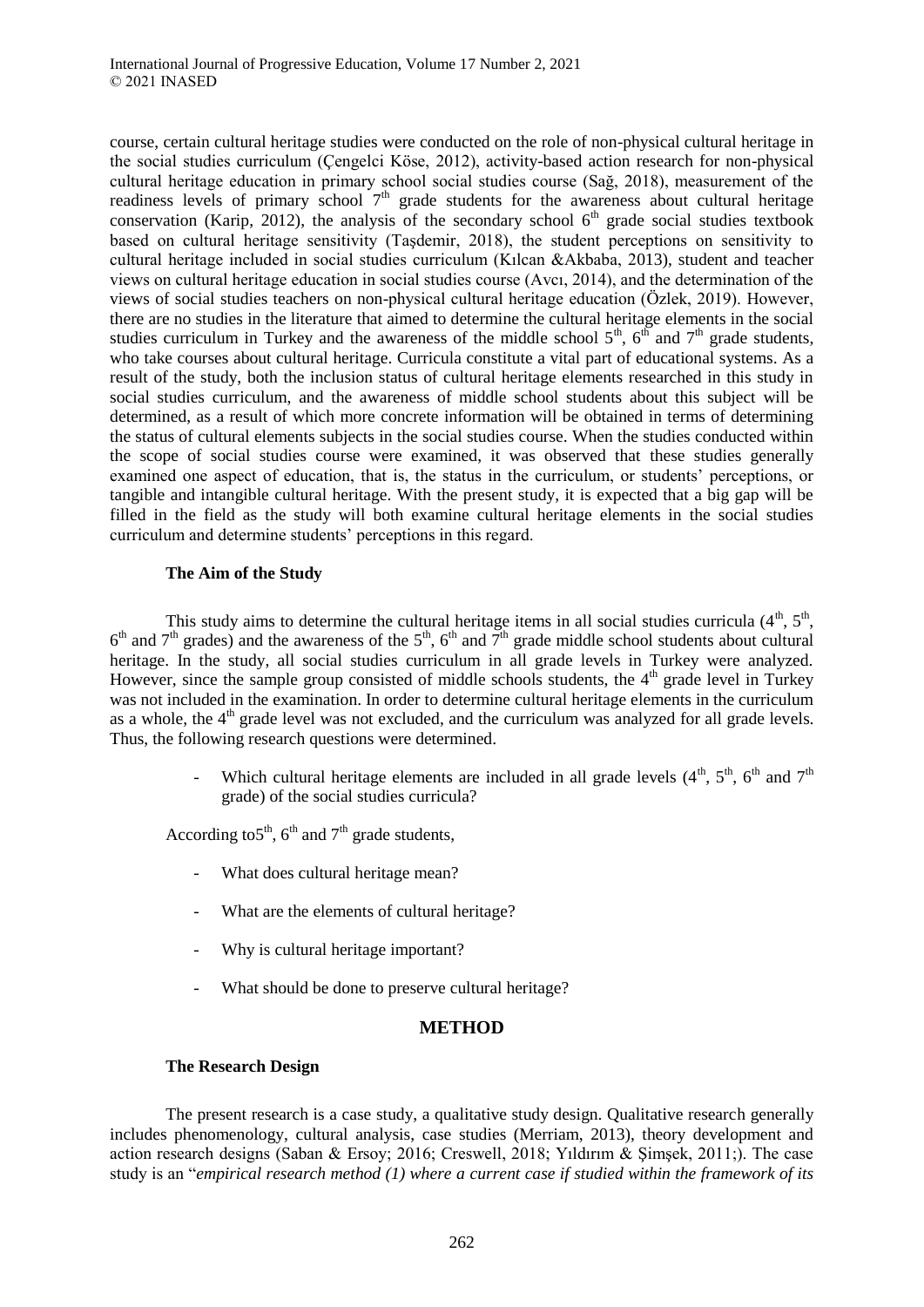*life (content), (2) the boundaries between the case and its content are not clearly defined, and (3) there are more than one evidence or data"* (Yin, 1984, cited in Yıldırım & Şimşek, 2011, p. 277).

#### **The Study Group**

The study group was assigned with criterion sampling, a purposive sampling method. According to Patton (1987), "*the purposive sampling method allows an in-depth study of cases that include rich information"* (Cited inYıldırım &Şimşek, 2011, p. 107). In criterion sampling, *"the basic aim is to study all cases that meet a set of predetermined criteria"* (Yıldırım &Şimşek, 2011, p. 112). The social studies course curriculum, which is one of the courses where cultural heritage elements are predominantly included, and the  $5<sup>th</sup>$ ,  $6<sup>th</sup>$  and  $7<sup>th</sup>$  grade students, who typically take the course, were included in the study sample. The distribution of the study group students by grade level is descriptively presented below.

| Grade    | Female         | Male |
|----------|----------------|------|
| <u>.</u> |                |      |
| O.       | 10             | 18   |
| -<br>. . | $\overline{ }$ | 14   |

#### **Data Collection and Analysis**

The study data were collected with document analysis and interviews. The social studies curricula data were collected with document analysis. During the document analysis, the 2018 social studies curricula achievements in all grades were analyzed based on the cultural heritage elements. The collected data were tabulated by grade and learning areas, and then the findings were interpreted.

Data were collected from the students through interviews. The interview method was selected to deeply investigate the awareness of the students about cultural heritage. Before the interviews, open-ended questions were prepared. These questions were then presented to the experts and adjusted according to the experts' views. Before applying questions, permission was obtained from the school administration, and the interviews were conducted with the students to determine the student views.

The study data were analyzed with content analysis. In the content analysis, the codes were determined based on the social studies curricula data in Turkey, student views, and the research questions. The developed codes were interpreted based on categories and sub-categories.

#### **Validity and Reliability**

During the development of the interview questions, the author determined a pool of questions. The researcher created 7 questions in the preliminary phase of the study, and later, the questions were analyzed within the scope of the study and the final research questions were formed. Thus, the content validity of the research questions were tried to be ensured. In addition, in order to enhance content validity of the research questions, expert opinion was obtained. The questions were presented to two social studies experts and a measurement and evaluation expert to determine the suitability of the questions for the scope of the research, and the questions were finalized based on the expert opinion. 6 questions were presented to expert opinion, but in line with the opinion obtained from the experts regarding one question not being suitable, research questions were reduced to 5 questions. The reliability coefficient between the responses obtained from the experts and the researcher was calculated according to Miles &Huberman (1994) to be *Agreement: (agreement + disagreement)* (5:  $(5+1)$ ) 0.83.

In the analysis of the curriculum data and student views, an external expert analyzed a section of curriculum data and student views to determine whether the analyses were accurate and the codes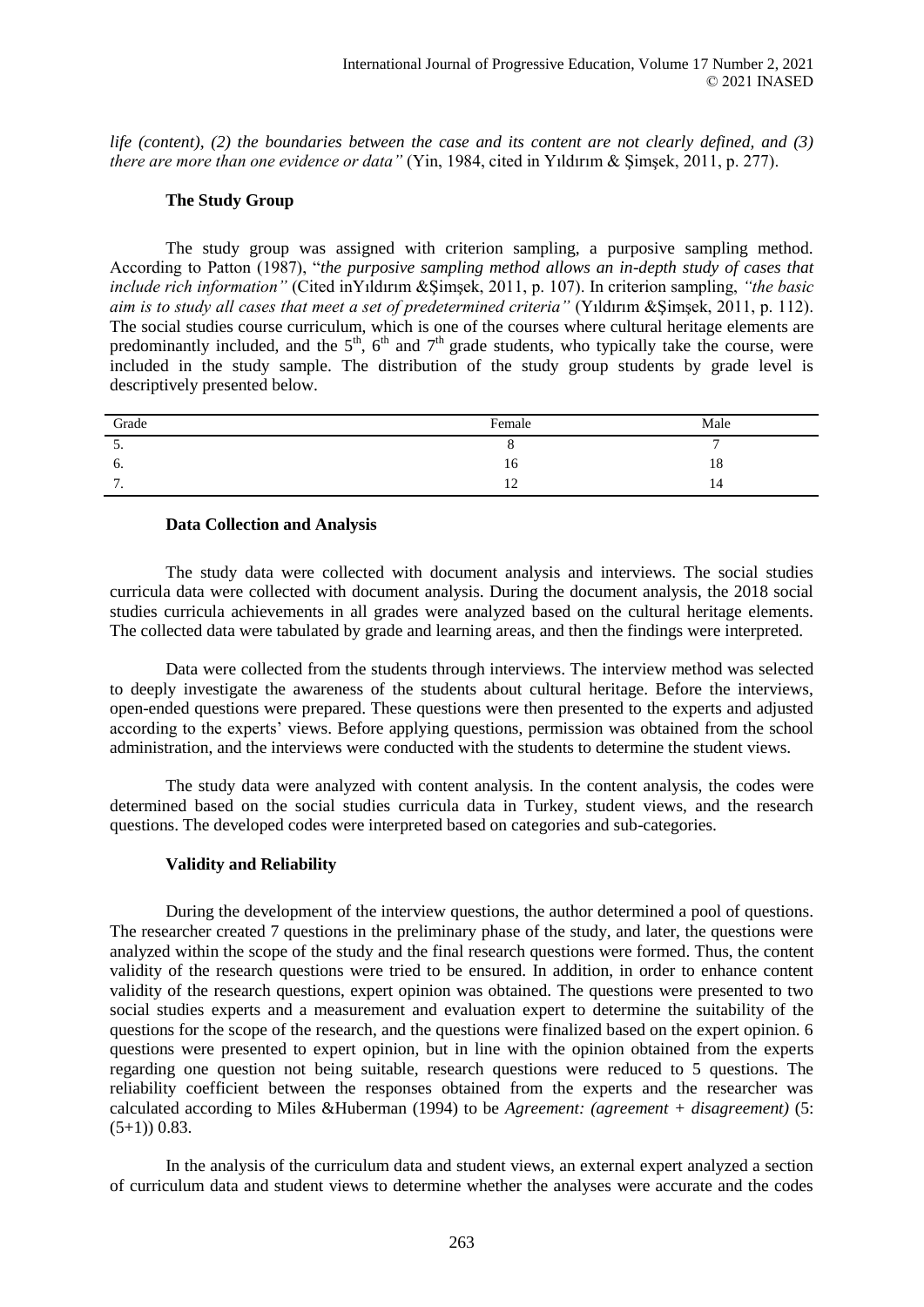were included in adequate categories, and the agreement between the external expert and the author was calculated. Thus, the Miles & Huberman (1994) reliability coefficient was calculated as 0.93.

# **FINDINGS**

The findings of the research question "Which cultural heritage elements are included in all grade levels  $(4^{\text{th}}, 5^{\text{th}}, 6^{\text{th}})$  and  $7^{\text{th}}$  grade) of the social studies curricula" are presented in Table 1.

| $4^{\text{th}}$<br>grade | Cultural Heritage Element        | Learning Area                              | f           |
|--------------------------|----------------------------------|--------------------------------------------|-------------|
|                          | Museum                           | "Culture and heritage"                     |             |
|                          | Mosque                           | "Culture and heritage"                     |             |
|                          | Tomb                             | "Culture and heritage"                     |             |
|                          | <b>Bridge</b>                    | "Culture and heritage"                     |             |
|                          | Madrasah                         | "Culture and heritage"                     |             |
|                          | Caravanserai                     | "Culture and heritage"                     |             |
|                          | Traditional children's games     | "Culture and heritage"                     |             |
|                          | Clothing                         | "Global connections"                       |             |
|                          | Food                             | "Global connections"                       |             |
|                          | Games                            | "Global connections"                       |             |
|                          |                                  |                                            | 10          |
| $5th$ grade              | <b>Cultural Heritage Element</b> | Learning Area                              | $\mathbf f$ |
|                          | Historical buildings             | "Culture and heritage"                     | 3           |
|                          |                                  |                                            | 3           |
| $6th$ grade              | Cultural Heritage Element        | Learning Area                              | f           |
|                          | Epic story                       | "Culture and heritage"                     |             |
|                          | Inscription                      | "Culture and heritage"                     |             |
|                          |                                  |                                            | 2           |
| $7th$ grade              | Cultural Heritage Element        | Learning Area                              | $\mathbf f$ |
|                          | Guilds                           | "Production, distribution and consumption" |             |
|                          |                                  |                                            |             |

**Table 1. Cultural heritage elements in social studies curricula**

As seen in Table 1, the review of the achievements in social studies curricula for all grade levels demonstrated that cultural heritage elements were included in the  $4<sup>th</sup>$  grade (*f10*) and  $5<sup>th</sup>$  grade curricula the most (*f3*), and in the 6<sup>th</sup> grade (*f2*) and 7<sup>th</sup> grade (*f1*) curricula the least. In the 4<sup>th</sup> grade, cultural heritage elements included the museum (*f1*), mosque (*f1*), tomb (*f1*), bridge (*f1*), madrasa (*f1*), caravanserai (*f1*), traditional children's games (*f1*), clothes (*f1*), food (*f1*) and games (*f1*), in the 5<sup>th</sup> grade, cultural heritage elements included historical buildings  $(f1)$ , in  $6<sup>th</sup>$  grade, cultural heritage elements included epic stories  $(f1)$  and inscriptions  $(f1)$ , and in the  $7<sup>th</sup>$  grade, cultural heritage elements included guilds (*f1*).

Direct quote samples on cultural heritage elements included in the social studies curricula are presented below:

**6 th grade -"***Cultural Heritage***":** "*Epic stories, inscriptions, and other resources are utilized.*"

**5 th grade -"***Cultural Heritage***":**"*A historical site such as a museum, mosque, tomb, bridge, madrasa, caravanserai in the vicinity could be visited, or an oral history or local history study could be conducted.*"

**4 th grade - "***Cultural Heritage***":**"*Traditional children's games are compared with current games based onvariations and continuity.*"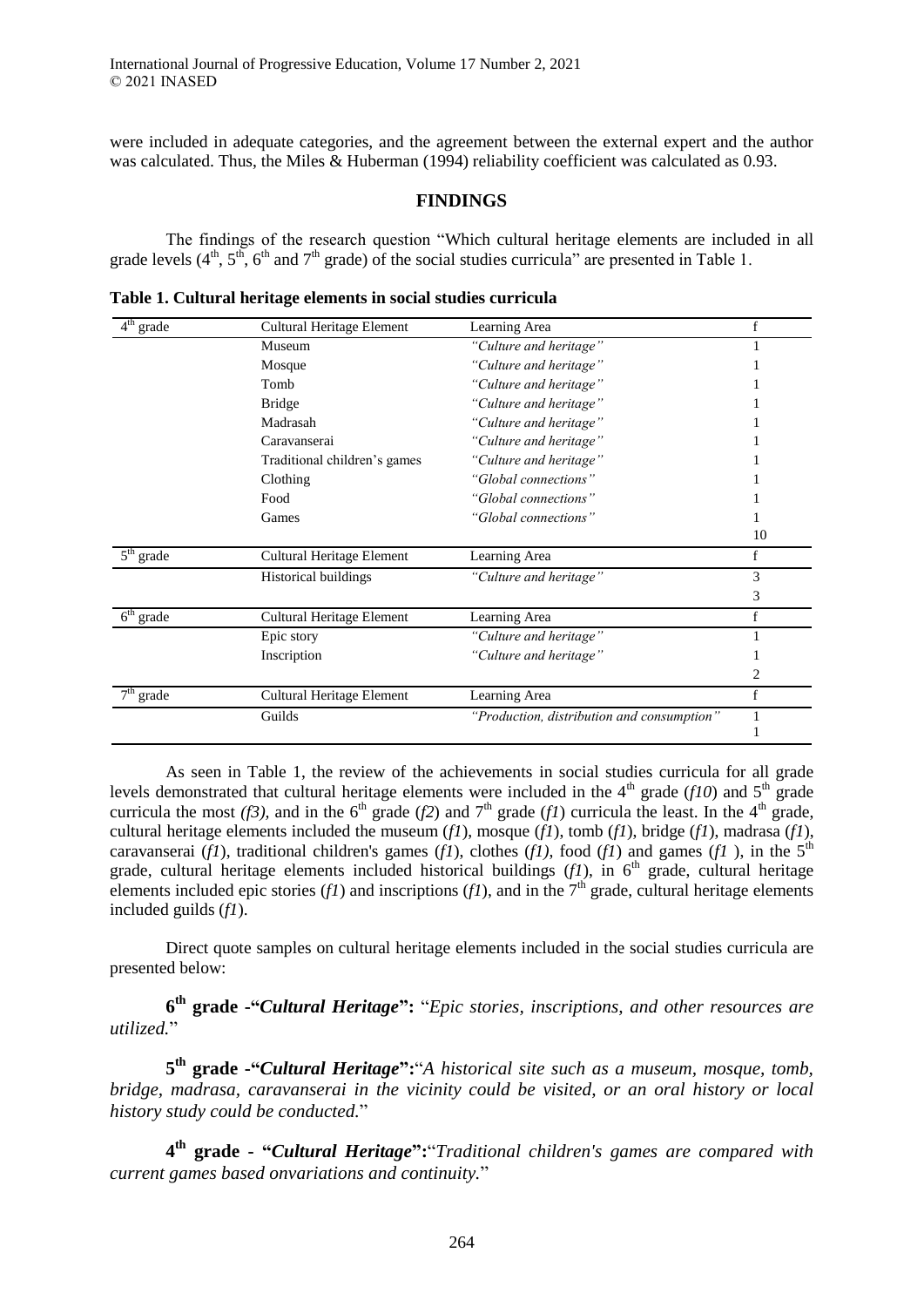The findings of the research question "What does cultural heritage mean?" are presented in Table 2.

| Physical cultural heritage | $f_{\rm}$      | Non-physical cultural                      | f              |                  |                         |
|----------------------------|----------------|--------------------------------------------|----------------|------------------|-------------------------|
|                            |                | heritage                                   |                |                  |                         |
| Historical buildings       | 11             | <b>Customs and Traditions</b>              | $\mathbf f$    | Handicrafts      | f                       |
|                            | 11             | Customs and traditions                     | 8              | Regional dresses | $\overline{4}$          |
| Mosques                    | $f_{\rm}$      | Manners and customs                        | 6              | Tile art         | 2                       |
| Mosque                     | 3              | Kissing the hands of the<br>elderly        | 2              | Marbling art     | $\overline{c}$          |
| SehzadebaşıMosque          | 2              | Serving salted coffee to the<br>bridegroom | $\mathbf{1}$   | Rugs, carpets    | 1                       |
| SelimiyeMosque             | 2              | Sacrificing an animal                      | 1              | Calligraphy      |                         |
| FatihMosque                |                | Holiday greetings                          |                |                  | 10                      |
| SüleymaniyeMosque          |                | Weddings                                   |                | Performance arts | f                       |
| KurşunluMosque             |                | Holidays                                   |                | Drama            | 5                       |
|                            | 10             | Moral law                                  |                | Foklore          |                         |
| Castles                    | 4              |                                            | 22             |                  | 6                       |
| Cappadocia / Tent rocks    | $\overline{c}$ | <b>Traditional</b> food                    | f              | Oral traditions  | $\mathbf f$             |
| Ahmet III Fountain         | $\overline{c}$ | <b>Traditional</b> food                    | 6              | Folk songs       | $\overline{2}$          |
| Monuments                  |                | Pasturma                                   | 5              | Proverbs         | $\overline{\mathbf{c}}$ |
| Madrasahs                  |                | Dumplings                                  | 2              | Idioms           | 1                       |
| <b>Ottoman Houses</b>      |                | Soujouk                                    | 2              |                  | 5                       |
| <b>RumelianFortress</b>    |                |                                            | 15             |                  |                         |
| Palaces                    | F              | Values                                     | $\mathbf f$    |                  |                         |
| Topkap1Palace              |                | Values                                     | 5              |                  |                         |
|                            |                | Unity                                      | $\overline{c}$ |                  |                         |
|                            |                | Love                                       |                |                  |                         |
|                            |                | Respect                                    |                |                  |                         |
|                            |                | Moral values                               |                |                  |                         |
|                            |                | Cultural values                            |                |                  |                         |
|                            |                | Hospitality                                |                |                  |                         |
|                            |                |                                            | 12             |                  |                         |

**Table 2.The views of middle school students on the concept of cultural heritage**

As seen in Table 2, the views of the middle school students on the concept of cultural heritage were grouped in two main categories: physical cultural heritage and non-physical cultural heritage. In physical cultural heritage category, students mostly mentioned historical buildings (*f11*),followed by mosques (*f10)*, castles (*f4)*, Cappadocia / tent rocks *(f2*), Ahmet III Fountain (*f2)* and only one student mentioned monuments (*f1*), madrasahs *(f1*), Ottoman Houses *(f1),* Rumelian Fortress *(f1)* and palaces (f1).

Direct quotations from student statements are presented below:

**7 th grade-F-12:** *"It is about the fact that the ancients cared about us and loved us and left the cultural heritage. Cultural heritage is the historical legacy of the ancients."*

**6 th grade -M-8:** *"They are historical artifacts left by our ancestors."*

**7 th grade -F-4:** *"First of all, cultural heritage evokes our country. In other words, these are places in important cities in our country. For example, Tent Rocks in Cappadocia ..."*

Based on Table 2 above, in the non-physical cultural heritage category, the middle school students mostly mentioned traditions and customs *(f22),* followed by traditional food (*f15)*, values (*f12*), handicrafts (*f10)*, performing arts (*f6*), and oral traditions (*f5*).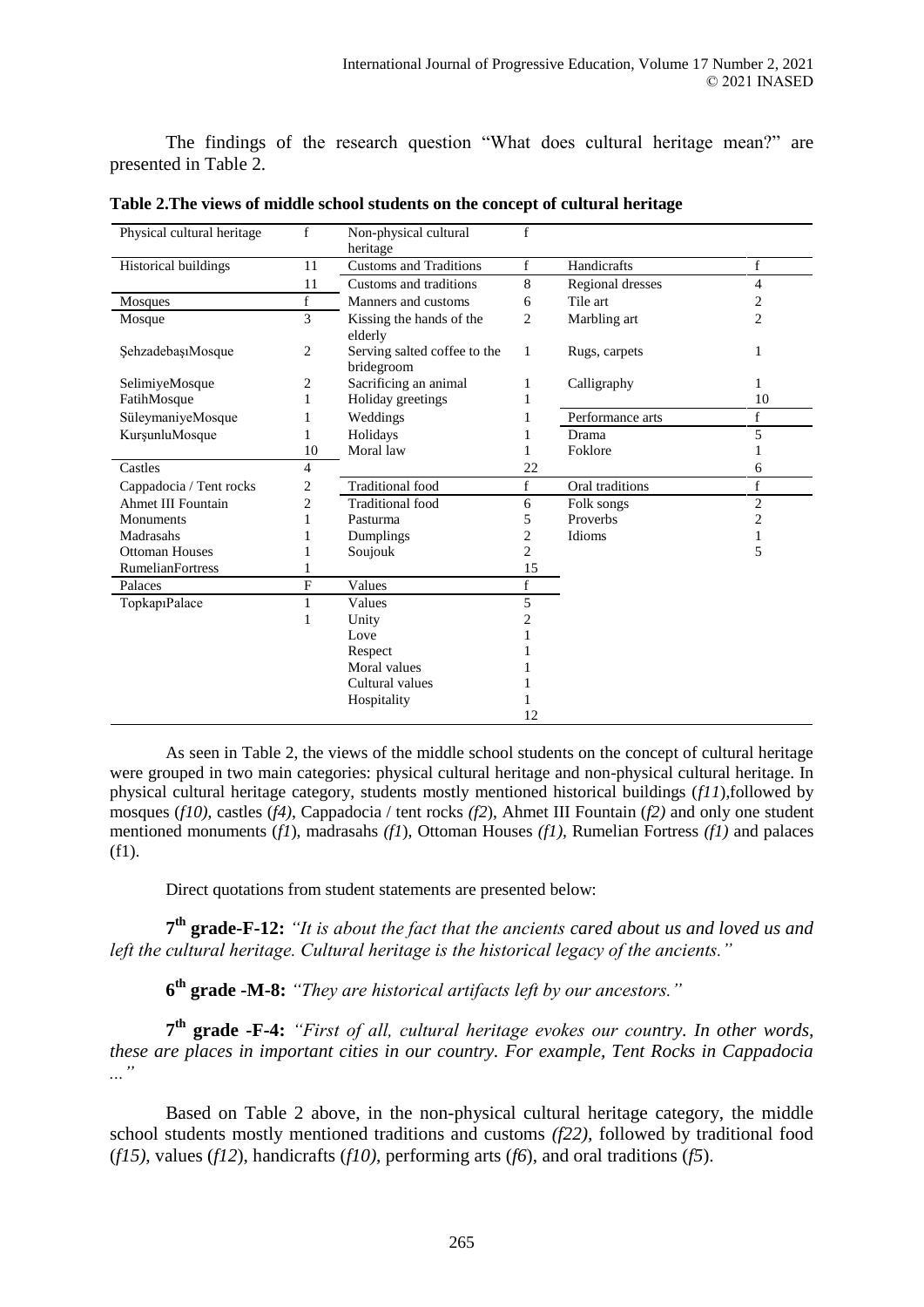Direct student quotations in non-physical cultural heritage category are presented below:

**7 th grade -F-12:** *"These are the traditions and customs that we inherited from ancient civilizations. These were passed down from generation to generation."*

**6 th grade -F-5:** *"Cultural heritage is our values. If we do not protect these values, we would not know who we are. We can even lose our identity."*

**6 th grade -F-15***:"Our holidays are the cultural heritage. We celebrate by kissing the hands of our elders on our holidays."*

The findings based on the views of the students on the research question "What are the elements of cultural heritage?" are presented in Table 3.

|                                     |                          |                         |                                         | rabic of the ciclifents of cultural licritage based on hinduic school student views |    |                            |                |
|-------------------------------------|--------------------------|-------------------------|-----------------------------------------|-------------------------------------------------------------------------------------|----|----------------------------|----------------|
| Physical cultural heritage elements |                          |                         | Non-physical cultural heritage elements |                                                                                     |    |                            |                |
| Mosques                             | f                        | Castles                 | $\mathbf{f}$                            | <b>Customs and Traditions</b>                                                       | f  | Oral traditions            | f              |
| Mosques                             | 12                       | Kayseri Castle          | 3                                       | Holidays                                                                            | 11 | Folk songs                 | 4              |
| Selimiye Mosque                     | 2                        | Maiden's Castle         |                                         | Weddings                                                                            | 11 | Poems                      | 3              |
| Süleymaniye Mosque                  | 2                        | Castles                 |                                         | Customs and traditions                                                              | 9  | Proverbs                   |                |
| Hagia Sophia                        | 2                        |                         | 5                                       | Night of henna                                                                      | 9  | Idioms                     |                |
| Sultanahmet Mosque                  |                          | Madrasahs               | 4                                       | Kissing hand                                                                        | 6  |                            | 9              |
| Fatih Mosque                        |                          |                         |                                         | Holiday greetings                                                                   | 5  | Performance arts           | f              |
|                                     | 20                       | <b>Bridges</b>          | 3                                       | Manners and customs                                                                 | 3  | Folk dances                | 3              |
| Palaces                             | $\mathbf f$              | Historical buildings    | 3                                       | Religious traditions                                                                | 2  | Drama                      | $\overline{c}$ |
| Topkapı Palace                      | $\overline{\mathcal{L}}$ | <b>Historical</b> sites | $\overline{c}$                          | Bride holding her hand firmly                                                       | 1  | Pontic folk dance          |                |
|                                     |                          |                         |                                         | when applying henna                                                                 |    |                            |                |
| Palaces                             | 2                        | Fountains               | $\overline{c}$                          | Serving salted coffee to the                                                        | 1  | Ankara folklore            |                |
|                                     |                          |                         |                                         | bridegroom                                                                          |    |                            |                |
| Dolmabahçe Palace                   | 3                        | <b>Bazaars</b>          | 1                                       | Wedding customs                                                                     | 1  | Zeibek dance               |                |
|                                     | 9                        | Turkish Hammam          |                                         | Collecting candy on holidays                                                        | 1  |                            | 8              |
| <b>Towers</b>                       | f                        | <b>Minarets</b>         | 1                                       |                                                                                     | 60 | Handicrafts                | f              |
| İzmir Tower                         | $\overline{2}$           | Atatürk's               |                                         | <b>Traditional</b> food                                                             | f  | <b>Traditional dresses</b> | 7              |
|                                     |                          | Mausoleum               |                                         |                                                                                     |    |                            |                |
| <b>Galata Tower</b>                 |                          | Pool of Abraham         |                                         | Food                                                                                | 11 |                            | 7              |
| Clocktower                          |                          | <b>Tombs</b>            |                                         | Dumplings                                                                           | 6  | Values                     | f              |
| <b>Eiffel Tower</b>                 |                          | Caravanserai            |                                         | Pasturma                                                                            | 4  | Respect                    | $\overline{c}$ |
|                                     | 5                        | <b>Towers</b>           |                                         | Soujouk                                                                             | 3  | Solidarity                 |                |
|                                     |                          | <b>Ottoman Houses</b>   |                                         | Doner Kebap                                                                         |    | Love                       |                |
|                                     |                          |                         |                                         | Stuffed grape leaves                                                                |    | Patriotism                 |                |
|                                     |                          |                         |                                         | Kebab                                                                               |    | Honesty                    |                |
|                                     |                          |                         |                                         |                                                                                     | 27 |                            | 6              |

**Table 3.The elements of cultural heritage based on middle school student views**

As seen in Table 3, the views of the middle school students on the elements of cultural heritage were grouped into two main categories: physical cultural heritage and non-physical cultural heritage. Among physical cultural heritage elements, students mostly mentioned mosques (*f20)*, followed by palaces (*f9)*, towers (*f5)*, castles (*f5*), madrasahs (*f4*), bridges (*f3*), historical buildings (*f3*), historical sites (*f2)*,and fountains (*f2)*, and only one student mentioned bazaars (*f1*), Turkish hammam (*f1)*, minarets (*f1)*, Atatürk's Mausoleum (*f1*), Pool of Abraham (*f1*), tombs (*f1*), caravanserai (*f1*), towers (*f1*) and Ottoman Houses (*f1*).

Direct student quotations in physical cultural heritage elements category are presented below:

**7 th grade-M-1:** "*Kayseri castle, Dolmabahçe palace, Hagia Sophia*."

**7 th grade-M-7:** "*Our cultural heritage, Dolmabahçe Palace, city walls, Izmir Castle, etc.*"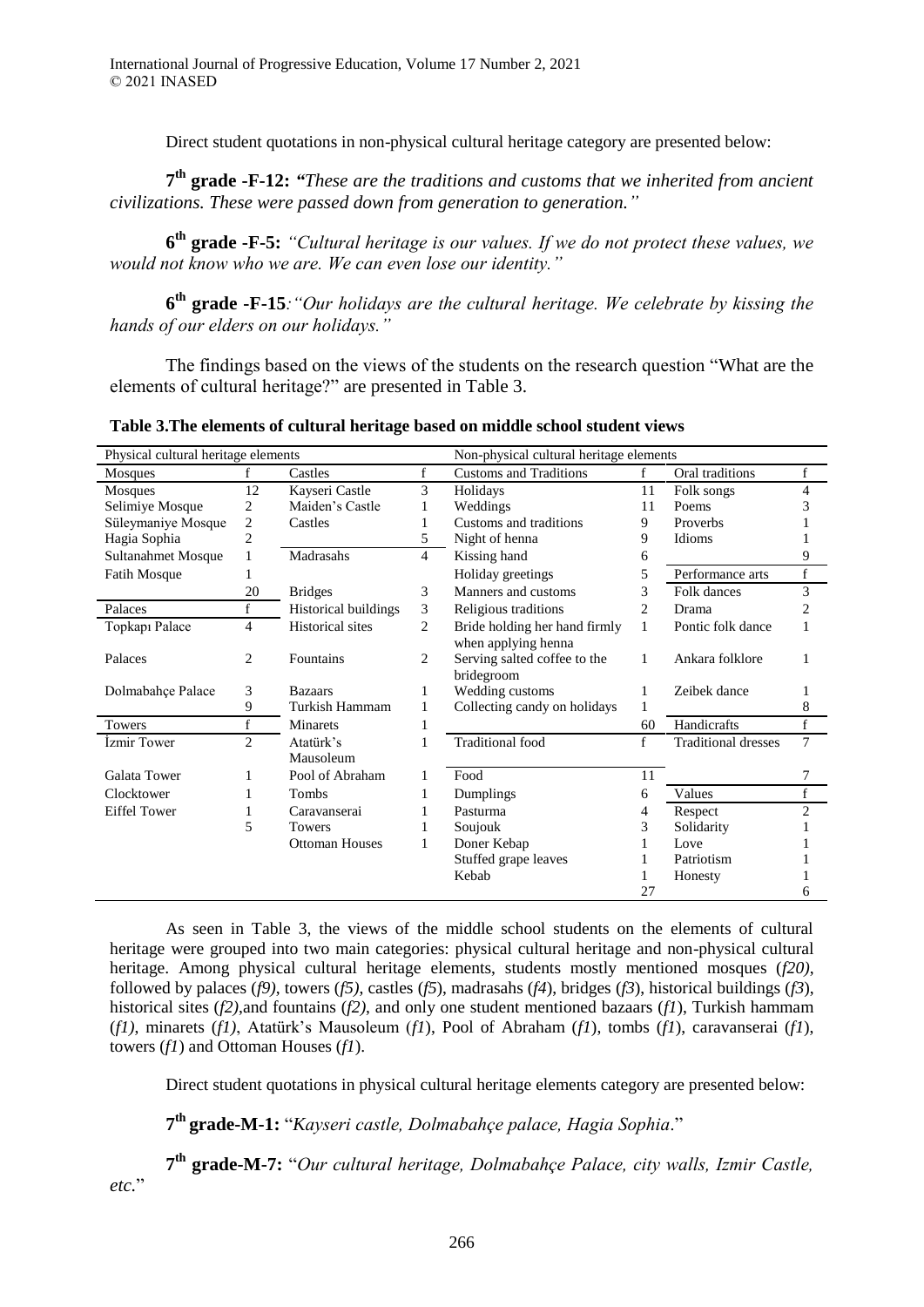**7 th grade-M-4:** "*Our Ottoman legacy, bridges, castles, etc. These are important as they are inherited from our ancestors. The cultural heritage cannot be damaged, when damaged it is punishable by law. We must pay attention to our cultural heritage."*

As seen in Table 3, among the non-physical cultural heritage elements, students mostly mentioned traditions and customs (*f60)*, followed by traditional food (*f27*), oral traditions (*f9*), performing arts (*f8)*, handicrafts (*f7*) and values (*f6*).

Direct student quotations in non-physical cultural heritage elements category are presented below:

**7 th grade-F-2:***"The proverbs, idioms, folk songs, our culture are the information inherited from our elders. Our traditions, customs, dances, etc.*"

**7 th grade-F-2:***"Kissing the hand of our elders, holidays, weddings, folk dances, our traditions and customs."*

**7 th grade-M-5:***"Engagements, circumcision and henna nights are the legacy of our ancestors.*"

**7 th grade-F-7:***"Our cultural elements are traditional things that our ancestors did and survived to the present day. For example, weddings, holidays, henna and customs and traditions. For example, in the past, relations between the neighborhoods were stronger, but*  now, no one knows even the next-door neighbor and does not visit when sick. In the past, the *bride used to come on a horse for henna and wedding, and today they arrive in cars.*"

The findings based on the views of the students on the research question "Why is cultural heritage important?" are presented in Table 4.

|  |  |  | Table 4. Why cultural heritage is important based on middle school student views? |
|--|--|--|-----------------------------------------------------------------------------------|
|--|--|--|-----------------------------------------------------------------------------------|

| Reasons                                                                                         | f              |
|-------------------------------------------------------------------------------------------------|----------------|
| It is the heritage of our ancestors                                                             | 13             |
| To know what has been done in the past                                                          | 9              |
| It reflects us                                                                                  | 6              |
| To remember old times                                                                           | 3              |
| It's our culture                                                                                | 3              |
| It's our history                                                                                | 2              |
| For the perpetuity of the state                                                                 | $\overline{c}$ |
| To learn from past experiences                                                                  | $\overline{2}$ |
| These are historical artifacts from the past                                                    |                |
| It is our future                                                                                |                |
| Without it, there would be no tourists                                                          |                |
| To defend the motherland and the nation                                                         |                |
| Without cultural heritage, we would be dependent on other countries and we could not be a state |                |
| To transfer to future generations                                                               |                |
| One of the values that hold a nation together is the cultural heritage                          |                |
| To improve our unity                                                                            |                |
| To prevent the reduction of our culture                                                         |                |
| It reflects our ancestors                                                                       |                |
| To improve social relations                                                                     |                |
| Our ancestors fought for us                                                                     |                |
| It is the national symbol                                                                       |                |
| To learn the manners and customs of our ancestors                                               |                |
| It was transferred from the past                                                                |                |
| To find the right path                                                                          |                |
| To act on the example of our ancestors                                                          |                |
| To sustain our traditions and customs                                                           |                |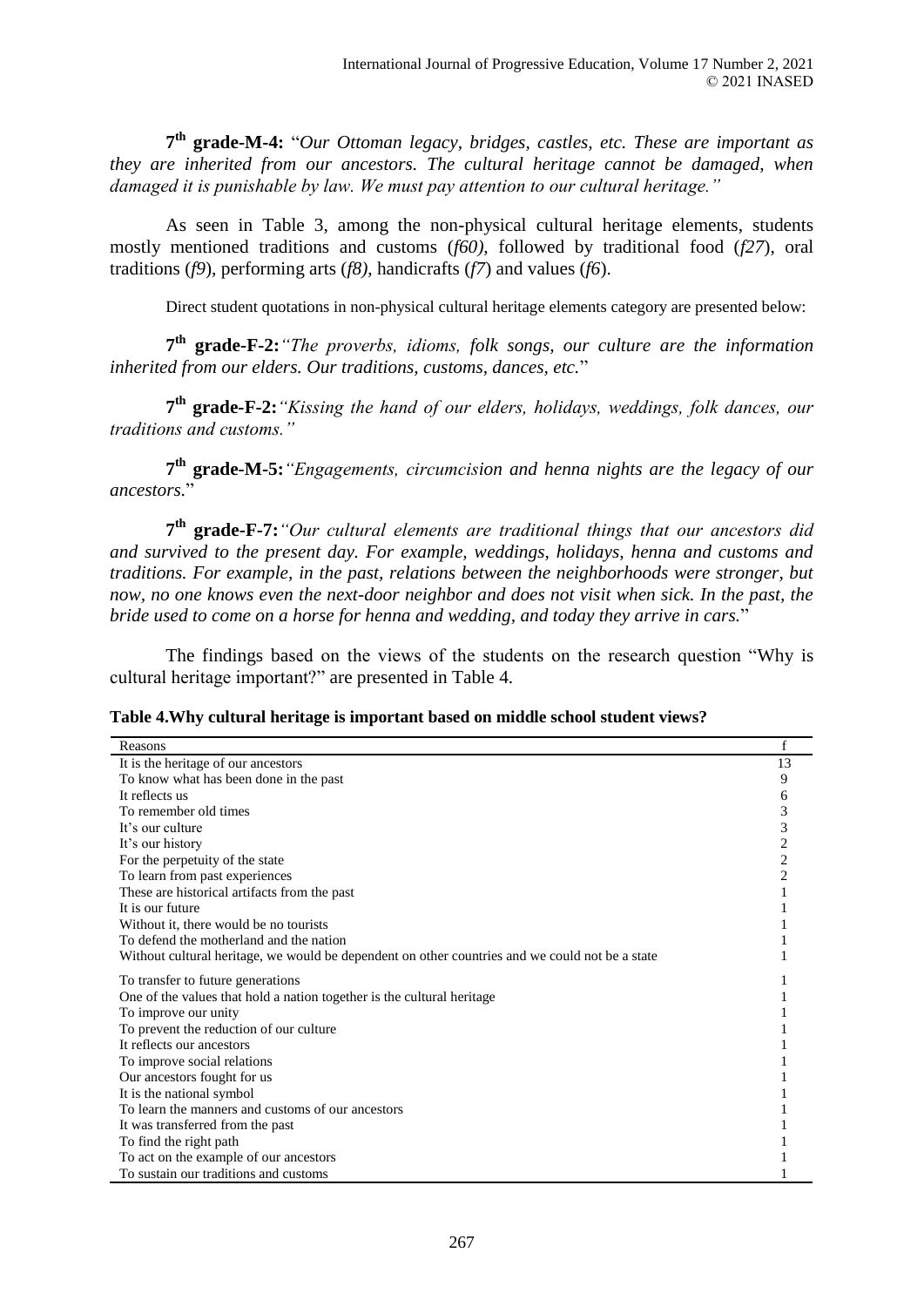As seen in Table 4, the students stated that cultural heritage was most important since it was inherited from our ancestors ( $f13$ ), to know what has been done in the past ( $f9$ ), since it reflects us ( $f6$ ), to remember the old times  $(f3)$ , since it is our culture  $(f3)$ , since it is our history  $(f2)$ , for the perpetuity of our state(*f2)*, and to learn from past experiences (*f2)*, and only one student mentioned it was important since it includes old historical artifacts  $(f1)$ , since it is our future $(f1)$ , otherwise there would be no tourists (*f1*), to protect our country and our nation (*f1*), without cultural heritage, we would depend on other countries, we would not be a state (*f1*), to transfer to future generations (*f1*), since cultural heritage is one of the values that keep a nation alive (*f1*), to improve our unity (*f1*), to prevent the reduction of our culture  $(f1)$ , since it reflects our ancestors  $(f1)$ , to improve social relations  $(f1)$ , since our ancestors fought for us  $(f1)$ , since it is the national symbol  $(f1)$ , to learn the customs and traditions of our ancestors  $(f1)$ , since it was transformed from the past  $(f1)$ , to find the right path  $(f1)$ , to take the example of our ancestors (*f1*), and to sustain our traditions and customs (*f1*).

Direct student quotations on the importance of cultural heritage are presented below:

**7 th grade-F-2:** "*Cultural heritage is important because it is old. For example, you have a record collection. You own it because it is old. This is similar, we should take care of it as it is our stuff.*"

**7 th grade-F-11:** "*Cultural heritage is our past, the remains of our past. A society cannot move forward without knowing its past, language, religion, and ancestors. We should know our past so that we could know what we do is right or what we do is wrong, and we find the right path.*"

**7 th grade-F-2:** "*It is important to see our past, to live it again, and to learn from our experiences. It is important to know the content of our culture. It is important to sustain our traditions and customs.*"

The findings based on the views of the students on the research question "What should be done to preserve cultural heritage?" are presented in Table 5.

| Conservation                                       |    | Raising awareness                                                       |                |
|----------------------------------------------------|----|-------------------------------------------------------------------------|----------------|
| Security should be prioritized for conservation    | 6  | Their significance should be instructed/explained to all<br>generations | 4              |
| Historical sites should be protected               | 5  | We should raise awareness among people around us                        |                |
| They should be assigned to museums for protection  | 3  | The topic should be prioritized in social media                         |                |
| By conserving the earth                            | 3  |                                                                         |                |
| We should not pollute the environment              | 3  | Claiming responsibility                                                 |                |
| We should preserve the environment                 |    | Claiming responsibility                                                 | 5              |
| We should avoid behavior that could damage them    |    |                                                                         |                |
| We should not harm them                            |    | Reminders                                                               |                |
| We should preserve nature                          |    | Our cultural heritage should be promoted                                | 2              |
| We should protect the things that are the heritage |    | We could remind society frequently                                      |                |
| of our ancestors                                   |    |                                                                         |                |
| We should secure them and keep them clean          |    | We should commemorate them with respect and gratitude                   |                |
| Conscious use                                      |    |                                                                         | 4              |
|                                                    | 29 | Warning                                                                 |                |
| By sustaining them                                 | f  | Those who harm them should be warned                                    | $\mathfrak{D}$ |
| We should sustain the traditions                   | 11 | Warning signs should be posted to conserve our heritage                 |                |
| We should sustain them                             |    |                                                                         | 3              |
| We could organize activities                       |    | Punishment                                                              |                |
|                                                    | 17 | Those who harm them should be punished                                  | 2              |
|                                                    |    |                                                                         |                |

**Table 5.The measures that should be adopted to preserve cultural heritage based on middle school student views**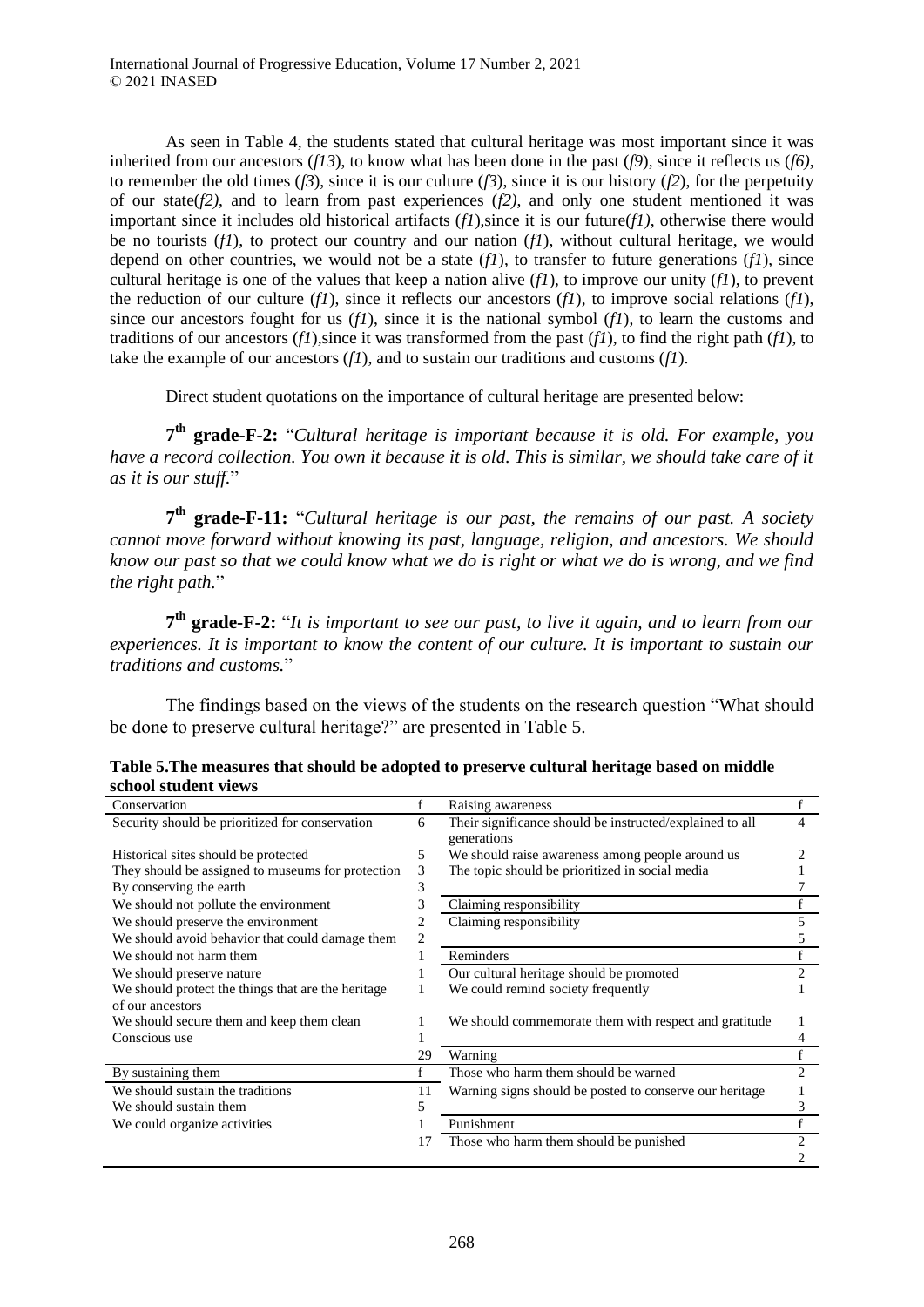As seen Table 5, middle school students mostly stated that the cultural heritage should be preserved (*f29*), followed by it should be sustained (*f17*), awareness should be raised on cultural heritage (*f7*), the responsibility should be claimed (*f5*), it should be reminded (*f4)*, perpetrators should be warned (*f3*) and punished (*f2*).

Direct student quotations on the measures that should be taken to conserve the cultural heritage are presented below:

**7 th grade-F-4:** "*We should know our local dances and folk songs. Each region has different dishes and clothes. We collect candies and visit our elders on holidays. We commemorate our martyrs in appropriate occasions."*

**7 th grade-F-2:***"We should promote our cultural heritage, visit them, sustain them, and experience our customs and traditions. We should tell about them to those who do not know and we should always support our cultural heritage to remember it."*

**7 th grade-F-12**: "*We should know, learn and remember local food and games. We should pass it on and teach it to future generations."*

**7 th grade-M-3:** "*First of all, everyone should not harm their own culture and heritage and should protect them. The punishment for damaging cultural heritage should be serious, and in this case, our cultural heritage would be harmed less."*

### **CONCLUSION, DISCUSSION AND RECOMMENDATIONS**

The results of the study that investigated the inclusion of cultural heritage elements in the social studies curriculum and the awareness of middle school students towards cultural heritage were as follows. The analysis of the achievements in social science curricula for all grade levels  $(4<sup>th</sup>, 5<sup>th</sup>, 6<sup>th</sup>$  and  $7<sup>th</sup>$  grades) revealed that cultural heritage elements were included in the 4th grade curriculum the most, followed by the  $5<sup>th</sup>$ ,  $6<sup>th</sup>$ , and  $7<sup>th</sup>$  grade curricula. In the 4th grade curriculum, museum, mosque, tomb, bridge, madrasa, caravanserai, traditional children's games, clothes, food and games elements, in  $5<sup>th</sup>$  grade curriculum, historical buildings, in the  $6<sup>th</sup>$  grade curriculum, epic stories, inscription, and in the  $7<sup>th</sup>$  grade curriculum, guild element were included. The review of cultural heritage elements at all grade levels revealed that the curricula mostly included physical cultural heritage elements. Furthermore, it should be noted that the number of cultural heritage elements decreased with the increase in student seniority. It could be suggested that cultural heritage achievements were inadequate in Turkish social studies curricula. According to Sağ (2018), cultural heritage includes the remnants of thousands of years of human experience. Cultural heritage should be prioritized in social studies courses and physical and non-physical cultural heritage elements should be instructed. According to Çengelci Köse (2012), sensitivity to cultural elements should be developed through education in social life. Furthermore, both physical and non-physical cultural heritage elements should be instructed. One of the courses that will contribute to this topic is the social studies course. Thus, cultural heritage elements could be included more in social studies curricula to improve the awareness of the students towards cultural heritage through education. Cultural heritage elements are the most important elements that reflect the societies and make the society what it is. As societies attach value to their cultural heritage elements, their social identities will not vanish, ant they will maintain their existence.

The views of the middle school students on the concept of cultural heritage were grouped into two main categories: physical cultural heritage and non-physical cultural heritage. In the physical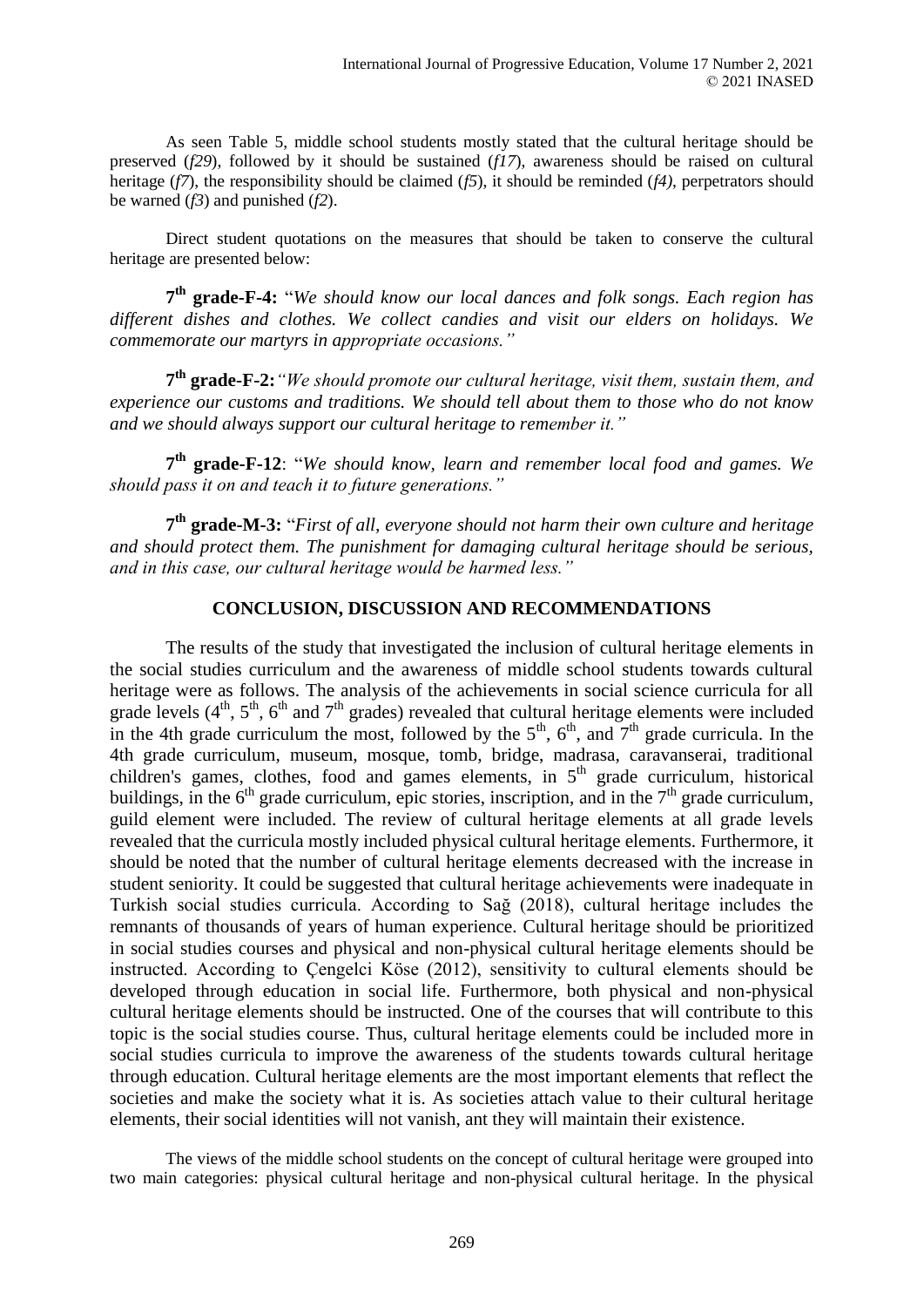cultural heritage category, students mostly mentioned historical buildings, followed by mosques, castles, Cappadocia / tent rocks, Ahmet III Fountain, and only one student mentioned monuments, madrasahs, Ottoman Houses, Rumelian Fortress, and palaces. In the non-physical cultural heritage category, middle school students mostly mentioned traditions and customs, followed by traditional food, values, handicrafts, performance arts, and oral traditions. According to Deren (2006), although cultural heritage means buildings and historical artifacts formost people, it is a very broad concept that includes several audiovisual products. For example, folk dances and symphonies by Mozart are all cultural heritage. According to Şentürk (2012), cultural heritage also includes traditions, stories and other values transferred from previous generations. According to Ar (2015), the traditions that were mentioned the most in the study were formed based on the geographical factors. Traditions are formed over several years and reflect the cultural wealth of society. Today, the significance of sustaining traditions has increased to the promotional needs of the nations. Furthermore, traditional food, which is considered as non-physical cultural heritage, is also an important cultural element according to Çapar &Yenipınar (2016). The analysis of the responses of the students about the meaning of cultural heritage revealed that they generally included domestic cultural elements. In this sense, since the study group included middle school students, that is, the opinions of young age groups on the subject, we can conclude that awareness of the students were firstly raised about their immediate surroundings. The education system also has an effect on this issue. Due to the fact that from near to far principle for young age groups, especially in the social studies course, has been adopted in the education systems in recent years, students' awareness and knowledge of their immediate surroundings are primarily developed. In this context, in addition to the principle of from near to far, students' perspective can be expanded by providing them with the knowledge about places other than their immediate surroundings.

The views of the middle school students on the elements of cultural heritage were grouped into two main categories: physical cultural heritage and non-physical cultural heritage. Among physical cultural heritage elements, students mostly mentioned mosques, followed by palaces, towers, castles (madrasahs, bridges, historical buildings, historical sites, and fountains, and only one student mentioned bazaars, Turkish hammam, minarets, Atatürk's Mausoleum, Pool of Abraham, tombs, caravanserai, towers, and Ottoman Houses. The student responses about the cultural heritage elements such as mosques and The Pool of Abraham demonstrated that the perceptions of the individuals on cultural heritage elements could differ from one society to another. For example, societies with different religious beliefs may express a different place of worship as a cultural heritage element. These cultural elements also constitute the common cultural heritage elements for the members of society. According to Bozok (2018), the elements that survived for centuries constitute the common social heritage. On the other hand, it is also important for individuals to learn cultural elements other than their own. Thus, they will respect differences. In order for especially young age groups to have awareness and knowledge about other cultures, which will contribute to gaining the value of respecting differences, cultural elements of different cultures can be included in the curricula, textbooks and in-class activities. In this way, students' knowledge and awareness of this subject can be improved.

Among the non-physical cultural heritage elements, students mostly mentioned traditions and customs, followed by traditional food, oral traditions, performing arts, handicrafts and values. According to Çelebi (2016), poetry and music considered within the oral traditions and performing arts categories are the most important reflections of national culture. The feelings, thoughts, desires, dreams and desires of the society are mostly reflected in these forms and shared with the society. Folk dances, which are among the performing arts, are also cultural elements that include details about the social lifestyle according to Ar (2015). According to Çengelci Köse (2012), oral traditions, expressions and performing arts are among the non-physical cultural heritage elements. Capar &Yenipınar (2012) included keshkek, mesir pasteand Turkish coffee among cultural heritage elements. The promotion of these food items, cultures get closer and tourism income increases. The review of the present and past study findings demonstrated that non-physical cultural heritage elements could be quite diverse. Intangible cultural heritage elements can vary from society to society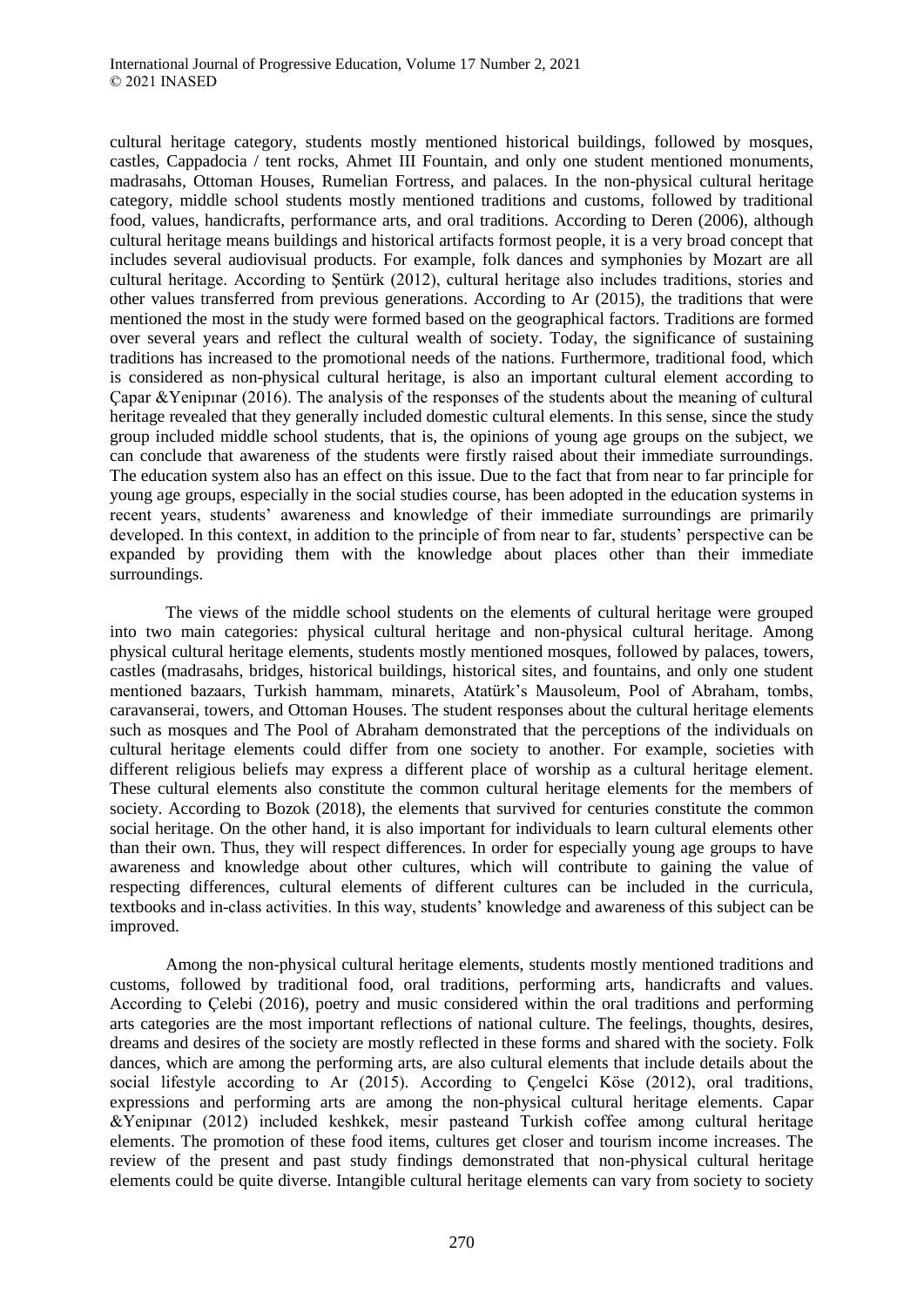or within different regions of a society. This can result from various factors such as religious beliefs, living in a different region, what is left from the cultures that previously lived in those regions, and the maintenance of these cultural elements in that region.

Cultural heritage is the memory of society. It is very important for the culture to survive and passed on to future generations. In recent years, several cultural heritage elements started to disappear. Thus, the attention to the concept of cultural heritage has increased to preserve the cultural elements (Arslan, Çağlar & Gürpınar, 2017). The following findings were obtained based on the student responses to the question of the significance of cultural heritage. The students stated that cultural heritage was mostly important since it was inherited from our ancestors, to know what has been done in the past, since it reflects us, to remember the old times, since it is our culture, since it is our history, for the perpetuity of our state, and to learn from past experiences, and only one student mentioned it was important since it includes old historical artifacts, since it is our future, otherwise there would be no tourists, to protect our country and our nation, without cultural heritage, we would depend on other countries, we would not be a state, to transfer to future generations, since cultural heritage is one of the values that keep a nation alive, to improve our unity, to prevent the reduction of our culture, since it reflects our ancestors, to improve social relations, since our ancestors fought for us, since it is the national symbol, to learn the customs and traditions of our ancestors, since it was transformed from the past, to find the right path, to take the example of our ancestors, and to sustain our traditions and customs. According to Taşdemir (2018), cultural heritage is the most important element that acts as a link between the past and the future and determines the future of society. Disconnections in this bond would affect all future generations; thus, attention should be paid to preserve the cultural heritage and ensure its transfer to future generations. Thus, children should learn the importance of cultural heritage at an early age and should be trained as conscious individuals for whom cultural heritage is important. Accordingly, education system should be analyzed, and deficiencies in this regard should be eliminated. Thus, individuals who own their culture and are sensitive and respectful towards different cultures can be raised.

On the protection of the cultural heritage, the middle school students mostly stated that the cultural heritage should be preserved, followed by it should be sustained, awareness should be raised on cultural heritage, the responsibility should be claimed, it should be reminded, perpetrators should be warned, and punished. Some nations, according to Taylor (2004), developed regulations and principles to support the conservation of the cultural heritage, especially in the Asia-Pacific region. Furthermore, the protection of cultural heritage was prioritized in tertiary education. The preservation of cultural heritage has been prioritized in several countries for many years according to Dönmez &Yeşilbursa (2014). Thus, countries aimed to preserve their cultural heritage through laws. Furthermore, the issue has been on the agenda of international institutions and organizations. Primarily UNESCO conducted significant studies. However, despite all these efforts, the preservation of cultural heritage is still insufficient. The significance of cultural heritage should be included in formal education to raise individual awareness. Especially the social studies course could include further activities on the topic. Also, according to Sağ (2018), a systematic action plan should be adopted for the preservation and dissemination of non-physical cultural heritage elements. Aldo, the issue should be prioritized in formal education, and the awareness of individuals towards this issue should be improved at an early age. The responsibility for this issue falls on many actors, from the family to the education system and the media. If allactors collaborate on this issue, emphasize cultural heritage education, preserve and maintain cultural heritage elements, and the deficiencies in this regard are eliminated, an important contribution to the preservation and maintenance of cultural heritage will be made.

The following recommendations are suggested based on the study findings:

The analysis of all grade achievements in the social studies curricula revealed that the achievements were insufficient on cultural heritage elements. Further achievements could be included in the social studies course curricula in future revisions. Furthermore, the emphasis on this issue could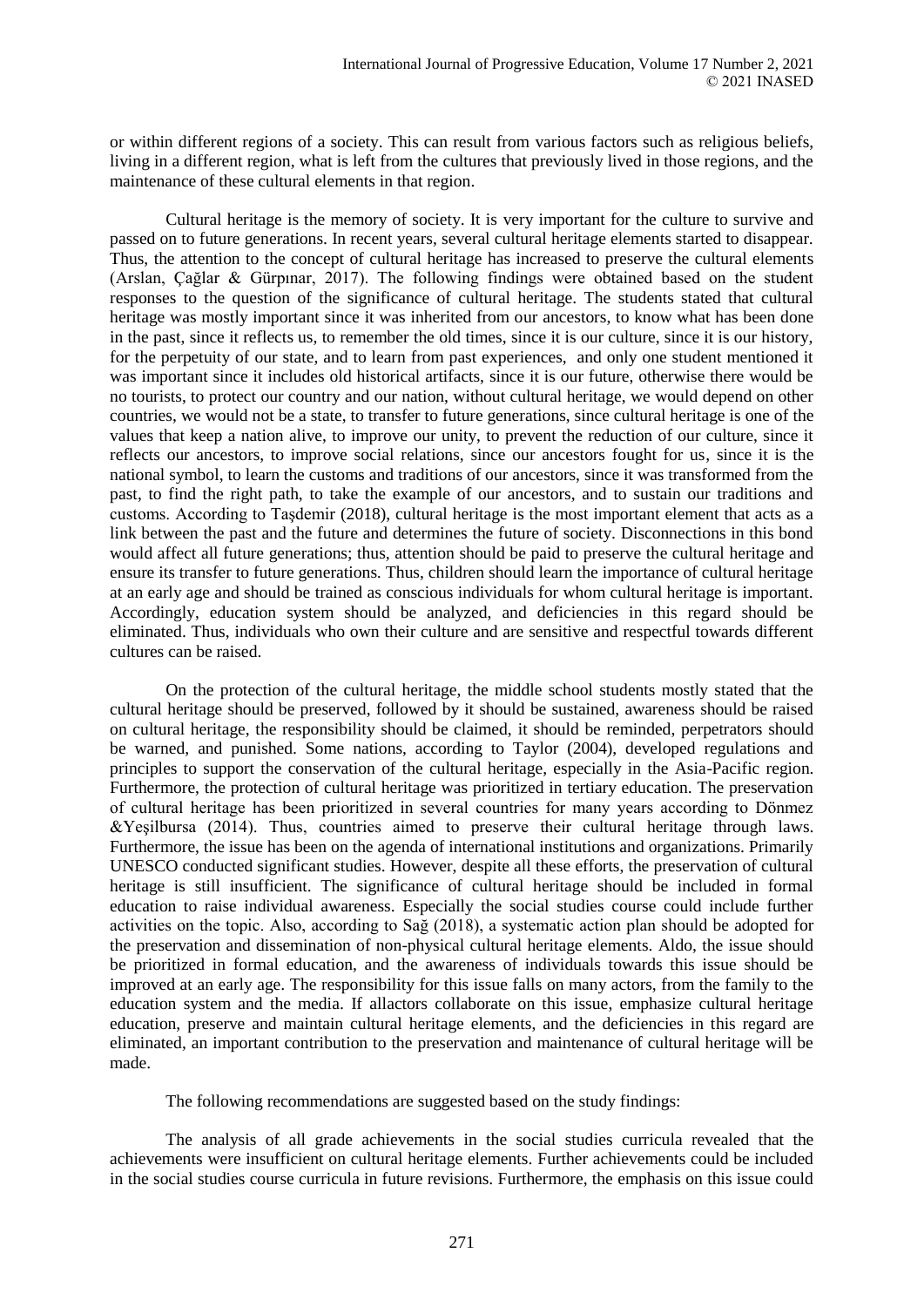be improved in social studies textbooks. Teachers could allow the students to conduct more activities on this subject during social studies instruction; thus, increasing student awareness on this issue.

Future studies could analyze awareness towards cultural heritage with students in other grade levels. Furthermore, textbooks could be revised to determine the shortcomings and improve the content on cultural heritage in the auxiliary course material.

In order toraise the awareness of young children towards this issue, further and more rich content could be included in the media. Thus, not only the educational content but also several media accessible by the students could include elements that would raise the awareness of cultural heritage.

#### **REFERENCES**

- Ar, H. (2015). *Somut olmayan kültürel mirasın korunmasında turist rehberlerinin rolü*(Unpublished master's thesis). Balıkesir University, Graduate School of Social Sciences, Balıkesir.
- Arıkan, İ. (2012). *İlköğretim 7. sınıf öğrencilerinin kültürel miras ile ilgili başarı düzeyleri ve tutumlarının bazı değişkenlerle incelenmesi (Adıyaman Örneği)* (Unpublished master's thesis). Adıyaman University, Graduate School of Social Sciences, Adıyaman.
- Arslan, F., Çağlar, L. M., & Gürbıyık, C. (2017). Kültürel miras kapsamında kaybolmaya yüz tutmuş geleneksel meslekler: Turgutlu örneği. *Studies of The Ottoman Domain (Osmanlı Hakimiyet Sahası Çalışmaları)*, 7 (13), 211-247.
- Avcı, M. (2014). *Sosyal bilgiler dersinde kültürel miras eğitimine ilişkin öğrenci ve öğretmen görüşleri*(Unpublished master's thesis). Abant İzzet Baysal University, Graduate School of Educational Sciences, Bolu.
- Bozok, B. (2018). *Görsel sanatlar ve arkeoloji işbirliği ile gerçekleştirilen kültürel miras eğitiminin öğrencilerin başarı ve tutumlarına etkisi* (Unpublished doctoral dissertation). Necmettin Erbakan University, Graduate School of Educational Sciences, Konya.
- Curtis, R., & Seymour, C. (2004). Louisiana heritage education program and heritage in the classroom: Children's attitudes toward cultural heritage. *Journal of Social Studies Research*, 28 (2), 20-24.
- Çelepi, M. S. (2016). Somut olmayan kültürel miras ve üniversite gençliği. *Adnan Menderes Üniversitesi Sosyal Bilimler Enstitüsü Dergisi*, 3 (3), 15-35.
- Creswell, J. W. (2018). *Nitel araştırma yöntemleri: Beş yaklaşıma göre nitel araştırma ve araştırma deseni.* (Çev. M. Bütün & S. B. Demir). Ankara: Siyasal Publishing.
- Çapar, G., & Yenipınar, U. (2016). Somut olmayan kültürel miras kaynağı olarak yöresel yiyeceklerin turizm. *Journal of Tourism and Gastronomy Studies*, 4 (1), 100-115.
- Çengelci, T. (2012). Place of intangible cultural heritage in social studies education program. *Uludağ Üniversitesi Eğitim Fakültesi Dergisi*, 25 (1), 185-203.
- Deren, A. S. (2006). *Sanal ortamda kültürel miras enformasyon sistemlerinin kurulması ve Türkiye için durum analizi*(Unpublished master's thesis). İstanbul Teknik University, Graduate School of Natural and Applied Sciences, İstanbul.
- Dönmez, C., & Yeşilbursa, C. C. (2014). The effect of cultural heritage education on students' attitudes toward tangible heritage. *İlköğretim Online*, 13 (2), 425-442.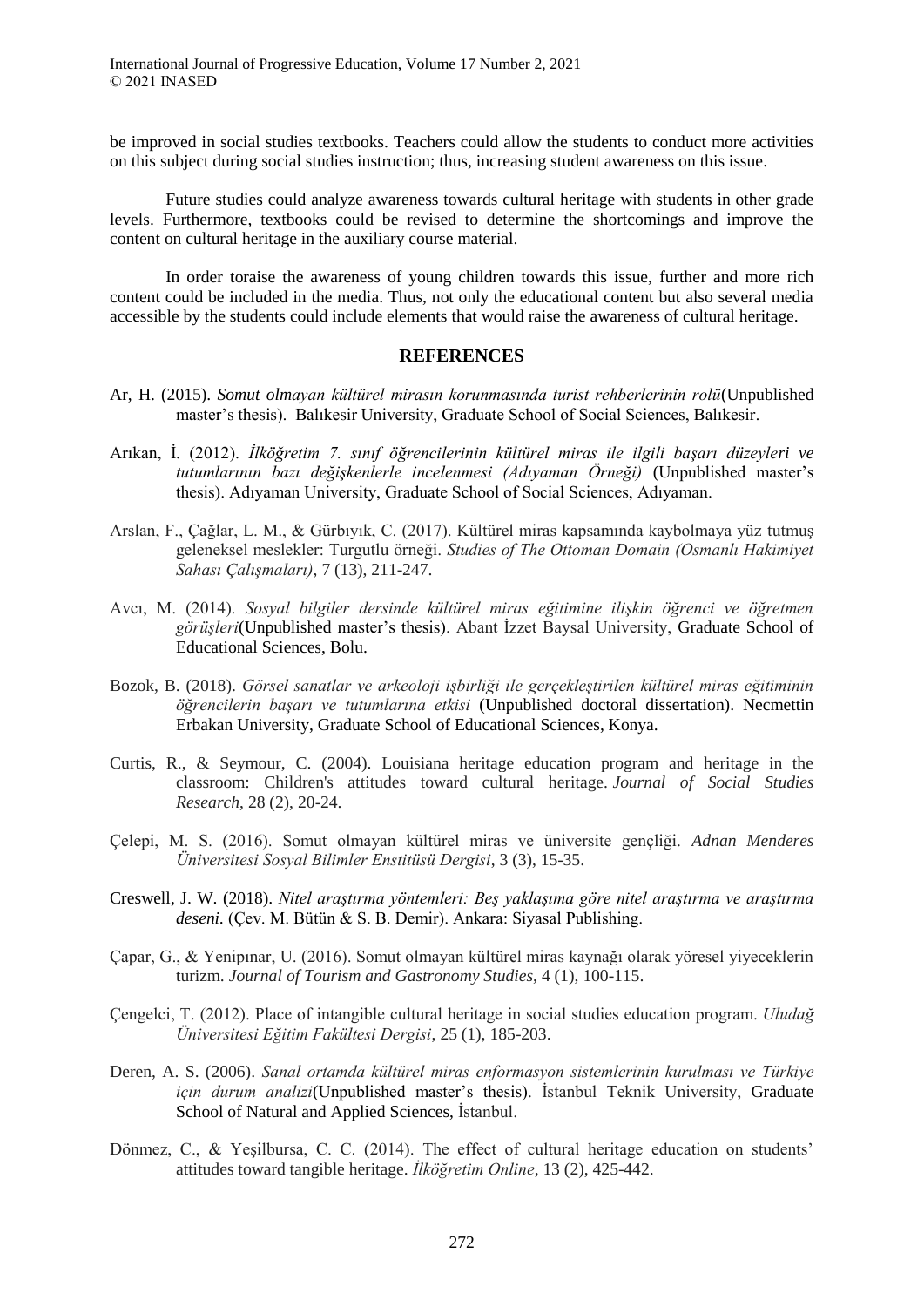- Gürbüz, Y. (2019). *Ortaokul Türkçe ders kitaplarının somut olmayan kültürel miras unsurları bağlamında incelenmesi*(Unpublished master's thesis). Muğla Sıtkı Koçman University, Graduate School of Educational Sciences, Muğla.
- Hoffman, B. T. (2006). *Art and cultural heritage: law, policy and practice*. New York: Cambridge University Press.
- Karip, F. (2012). İlkokul *7. sınıf öğrencilerinin kültürel mirasın korunması bilincine yönelik hazırbulunuşluk düzeylerinin ölçülmesi (Ağrı ili örneği)*(Unpublished master's thesis). Ağrı İbrahim Çeçen University, Graduate School of Social Sciences, Ağrı.
- Kılcan, B., & Akbaba, B. (2013). Examining students' perceptions on sensitivity to cultural heritage value in social sciences teaching program. *Journal of World of Turks*, 5 (3), 113-137.
- Kokko, S., & Dillon, P. (2011). Crafts and craft education as expressions of cultural heritage: individual experiences and collective values among an international group of women university students. *International Journal of Technology and Design Education*, 21 (4), 487- 503.
- Lenzerini, F. (2011). Intangible cultural heritage: The living culture of peoples. *European Journal of International Law*, 22 (1), 101-120.
- Merriam, S. B. (2013). *Nitel araştırma: Desenler ve uygulama için bir rehber*. (Çev. S. Turan). Ankara: Nobel Akademik Publishing.
- Miles, M. B., & Huberman, A. M. (1994). *Qualitative data analysis: An expanded sourcebook*. Sage Publications.
- Özlek, G. (2019). *Sosyal bilgiler öğretmenlerinin somut olmayan kültürel miras öğretimine ilişkin görüşlerinin belirlenmesi*(Unpublished master's thesis). Aksaray University, Graduate School of Social Sciences, Aksaray.
- Saban, A. & Ersoy, A. (2016). *Eğitimde nitel araştırma desenleri.* Ankara: Anı Publishing.
- Sağ, Ç. (2018). *İlkokul sosyal bilgiler dersinde somut olmayan kültürel miras eğitimine yönelik etkinlik temelli bir eylem araştırması*(Unpublished master's thesis). Bartın University, Graduate School of Educational Sciences, Bartın.
- Stanco, F., Battiato, S., & Gallo, G. (Eds.). (2011). *Digital imaging for cultural heritage preservation: Analysis, restoration, and reconstruction of ancient artworks*. CRC Press.
- Şentürk. A. (2012). *UNESCO dünya miras listesinde yer almanın, ülke kültürel miras koruma politikalarına etkileri üzerine bir değerlendirme*(Unpublished master's thesis). İstanbul Teknik University, Graduate School of Natural and Applied Sciences, İstanbul.
- Taşdemir, M. (2018). *Ortaokul altıncı sınıf sosyal bilgiler ders kitabı metinlerinin kültürel mirasa duyarlılık değeri açısından incelenmesi*(Unpublished master's thesis). Akdeniz University, Graduate School of Educational Sciences, Antalya.
- Taylor, K. (2004). Cultural heritage management: A possible role for charters and principles in Asia. *International Journal of Heritage Studies*, 10 (5), 417-433.
- Tweed, C., & Sutherland, M. (2007). Built cultural heritage and sustainable urban development. *Landscape and Urban Planning*, 83 (1), 62-69.